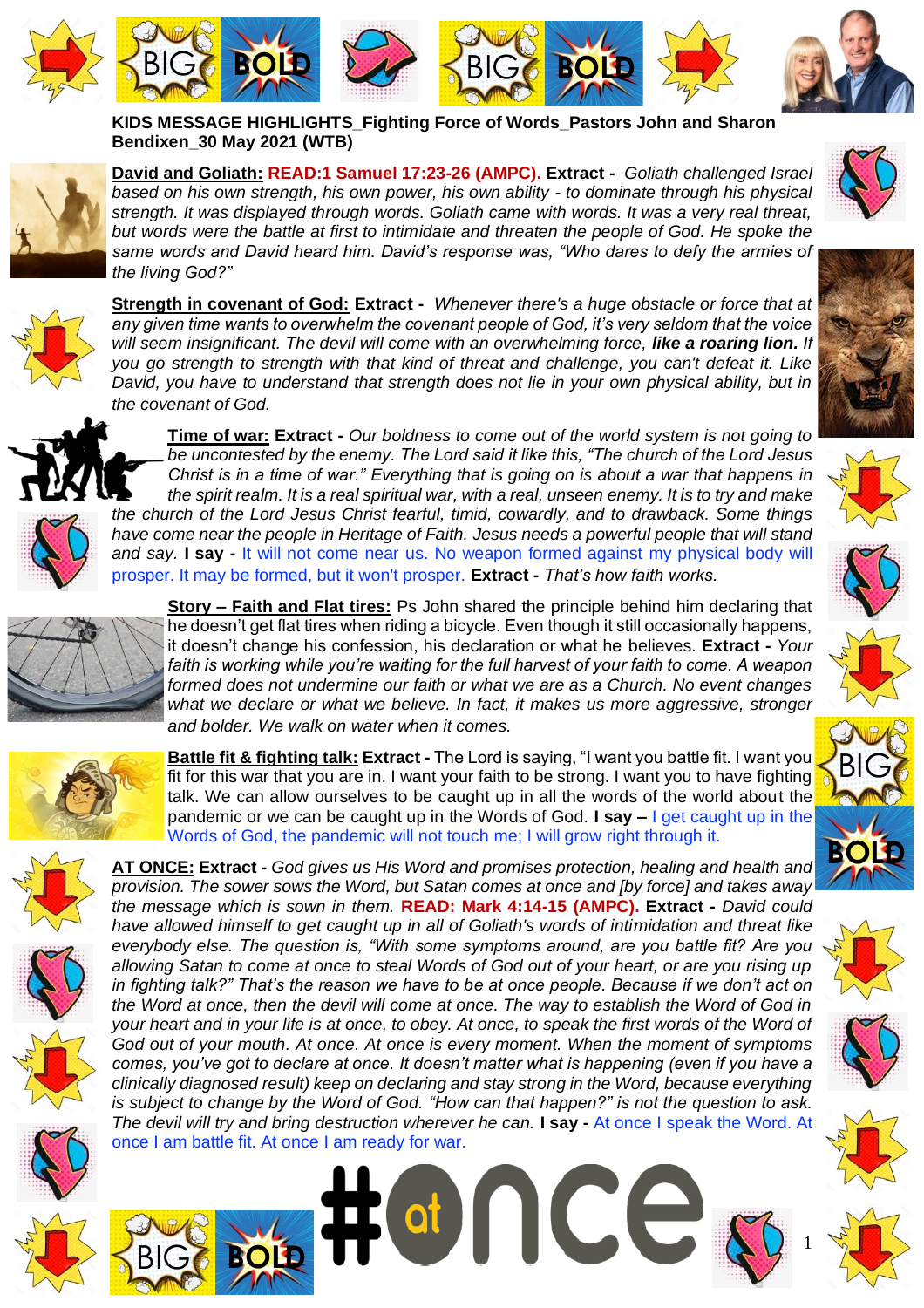











**The Lord, a Man of war: Extract -** *Don't become discouraged. Don't surrender and go back to Egypt.* **READ: Exodus 13:17-18 (TLB). Extract -** *The Lord is a Man of War; the Lord is His name.* **READ: Exodus 15:1-3 (AMPC).** *God is saying, "I am the One that leads My people into battle, to fight the good fight of faith. I am the One that strengthens you for battle. When you see a battle, are you going to go back, or are you going to go forward and win this war?"* **I say –** I only get involved in the words of God. I only say what I hear Him say (and not what I hear other people say or in the world's words around me). **Extract -** People want to do war in the natural. **I say –** But I have to establish war with words first - by speaking God's Words first.



sword and with a spear and with a javelin, but I



**Take a stand with your words: READ: 1 Samuel 17:31-33 (AMPC). Extract -** *David had to make his stand with words. He had to speak and establish words first. When David's words were heard, they were repeated to Saul, and he sent for him. The king's words, the highest* come to you in the name *authority in the land at that time, said he could not do it, but David's covenant words were already the foundation of his victory. He had spoken it out and established it in the realm of the Spirit. Goliath was still a threat, but David had established the Words of God.* 



**Fight talk: Extract -** *Just because the enemy forms a weapon against you, don't receive it; don't take it! It doesn't matter if your symptoms are real and they make you feel bad. Stay with the Words that you establish as the course of your future life. Use prophecy as fighting talk. Release missiles and weapons of war into the realm of the Spirit. Talk the prophecies that God has brought to us: abundant overflow, big and bold, shouting "Recover" with Jesus, it's time to attack. Wage good warfare with these prophetic words*. **READ: 1 Timothy 6:12 (AMPC). READ: 1 Timothy 1:18-19 (NKJV). I say –** I continue in my fighting talk.





**Threat: Extract -** *Don't underestimate the huge circumstantial, emotional and physical threat that Goliath posed to Israel. But God had a man who understood covenant strength, not physical strength.* **I say -** Like David, I guard my heart against the pressure of words against me (through my mind and through other people), I keep speaking the words of God - no matter what happens.



**Never quit on your faith: Extract -** If you find yourself in that situation where things are happening to you and you don't feel 'up to it', make sure you are **listening to the Word**, to faith, to **Sound and Song** and begin to **thank God as much as you can**. **Never quit** on your faith. If you just don't have the strength to carry yourself through in the moment, **call on brothers and sisters** who have the strength and who would speak faith, and who would stand with you in the battle.





**Nehemiah: Extract -** *As with the war and threat in the time of Nehemiah, the devil comes against every work of God and tries to cause fear, intimidation and confusion to come into people's lives. He tries to get all to speak the words of the circumstances which are subject to change. This fight that we are in right now is not a fight just for ourselves, we are standing strong together with everybody else in Heritage of Faith. As in the time of Nehemiah, we will keep building, keep obeying and keep following God.* **READ: Nehemiah 4:3-5,9,11,13-15 (AMPC). I say -** Right in this moment, it's important for me to stay strong and steady with my assignment in the Word of God and let my words match the Words of God. **Extract -** *Don't let the words of symptoms or sickness and disease come out of your mouth. Be bold in defense and be bold in attack and keep your fighting talk going.* **READ: Hebrews 11:32-34 (AMPC) Extract –** *This scriptures describes the war and examples of people we need to be following. They understood their weakness and frailty in themselves, but out of covenant and faith, they won, they became immovable, they became stalwart, even mighty and resistless in battle, routing alien hosts (a virus is an alien force that occupies hosts).* 



**The warhorse: Extract –** *That's what a warhorse does. He goes towards the war; he can hardly stand still, his snorting nostrils, he can smell the battle, and he wants to be in the battle, and he does not stand still at the sound of it. He is not afraid. He goes to meet the weapons of armed men; he goes to meet...that's how God sees us.* **READ:** 

BIGG **BOLD** BUGG BOLD















2